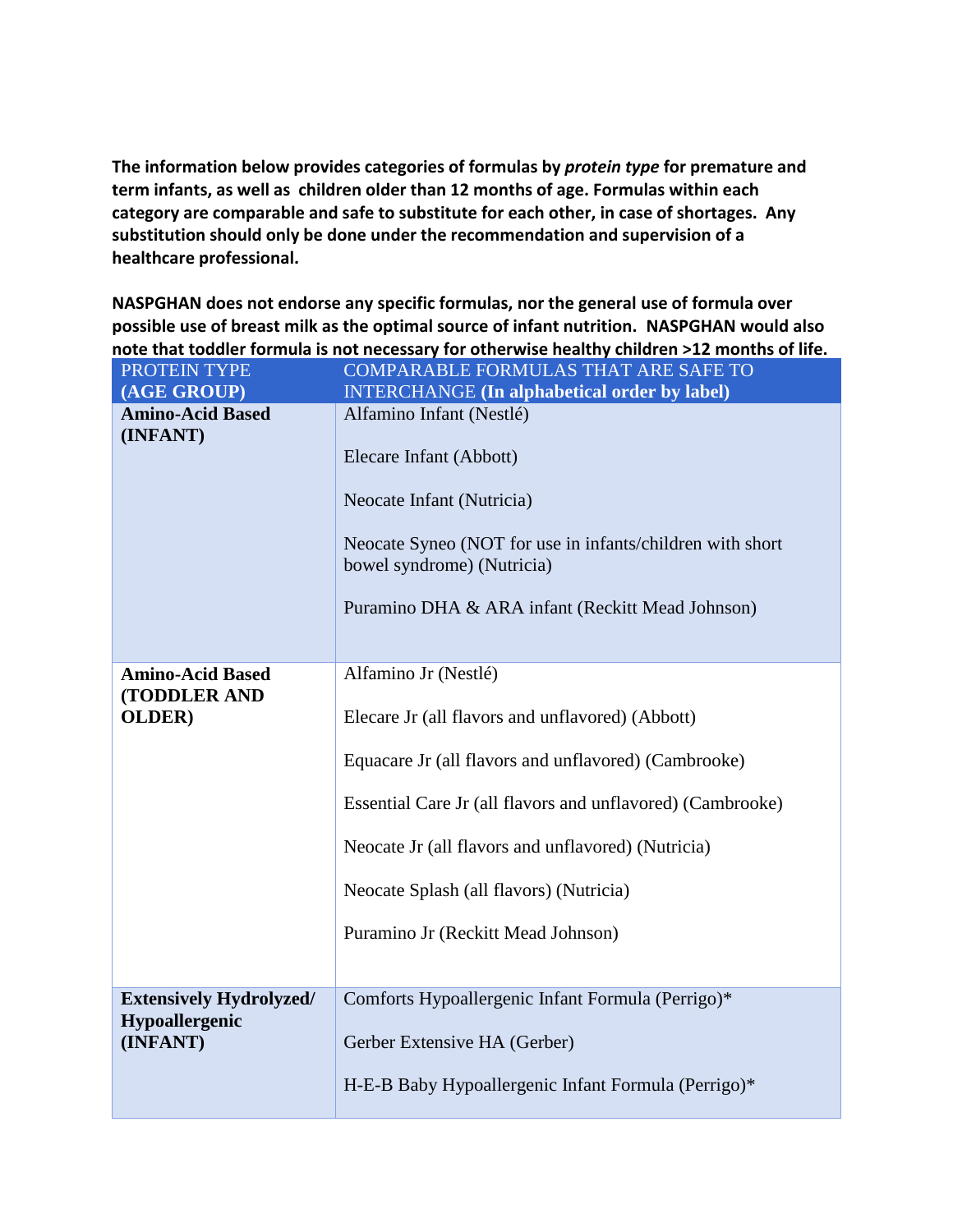|                                                        | Mama Bear Hypoallergenic Infant Formula (Perrigo)*                          |
|--------------------------------------------------------|-----------------------------------------------------------------------------|
|                                                        | Nutramigen (Reckitt Mead Johnson)                                           |
|                                                        | Nutramigen Ready to Feed (Reckitt Mead Johnson)                             |
|                                                        | Parent's Choice Hypoallergenic Infant Formula (Perrigo)*                    |
|                                                        | Pregestimil (Reckitt Mead Johnson)                                          |
|                                                        | Similac Alimentum Powder (Abbott)                                           |
|                                                        | Similac Alimentum Ready To Feed (Abbott)                                    |
|                                                        | Up & Up Hypoallergenic Infant Formula (Perrigo)*                            |
|                                                        | Well Beginnings Hypoallergenic Infant Formula (Perrigo)*                    |
|                                                        |                                                                             |
| <b>Extensively Hydrolyzed/</b><br>Hypoallergenic       | Nutramigen Toddler (Reckitt Mead Johnson)                                   |
| (TODDLER AND<br><b>OLDER</b> )                         | Pediasure Peptide (Abbott)                                                  |
|                                                        | Peptamen Jr Liquid (Nestlé)                                                 |
|                                                        | Peptamen Jr Powder (Nestlé)                                                 |
|                                                        | Similac Alimentum for Toddlers Powder (Abbott)                              |
|                                                        |                                                                             |
| <b>Premature Infant</b><br><b>Formulas with Intact</b> | Enfamil NeuroPro Enfacare (Reckitt Mead Johnson)                            |
| and/or Partially<br><b>Hydrolyzed Cow's Milk</b>       | Enfamil Premature Infant Formula Ready To Feed (Reckitt<br>Mead Johnson)*** |
| Protein**<br>(PREMATURE)                               | Similac Neosure (Abbott)                                                    |
|                                                        | Similac Neosure Ready To Feed (Abbott)***                                   |
|                                                        | Similac Special Care Ready To Feed (Abbott)***                              |
|                                                        |                                                                             |
| <b>Soy Protein</b>                                     | Comforts Soy Infant Formula (Perrigo)*                                      |
| (INFANT)                                               | CVS Health Soy Infant Formula (Perrigo)*                                    |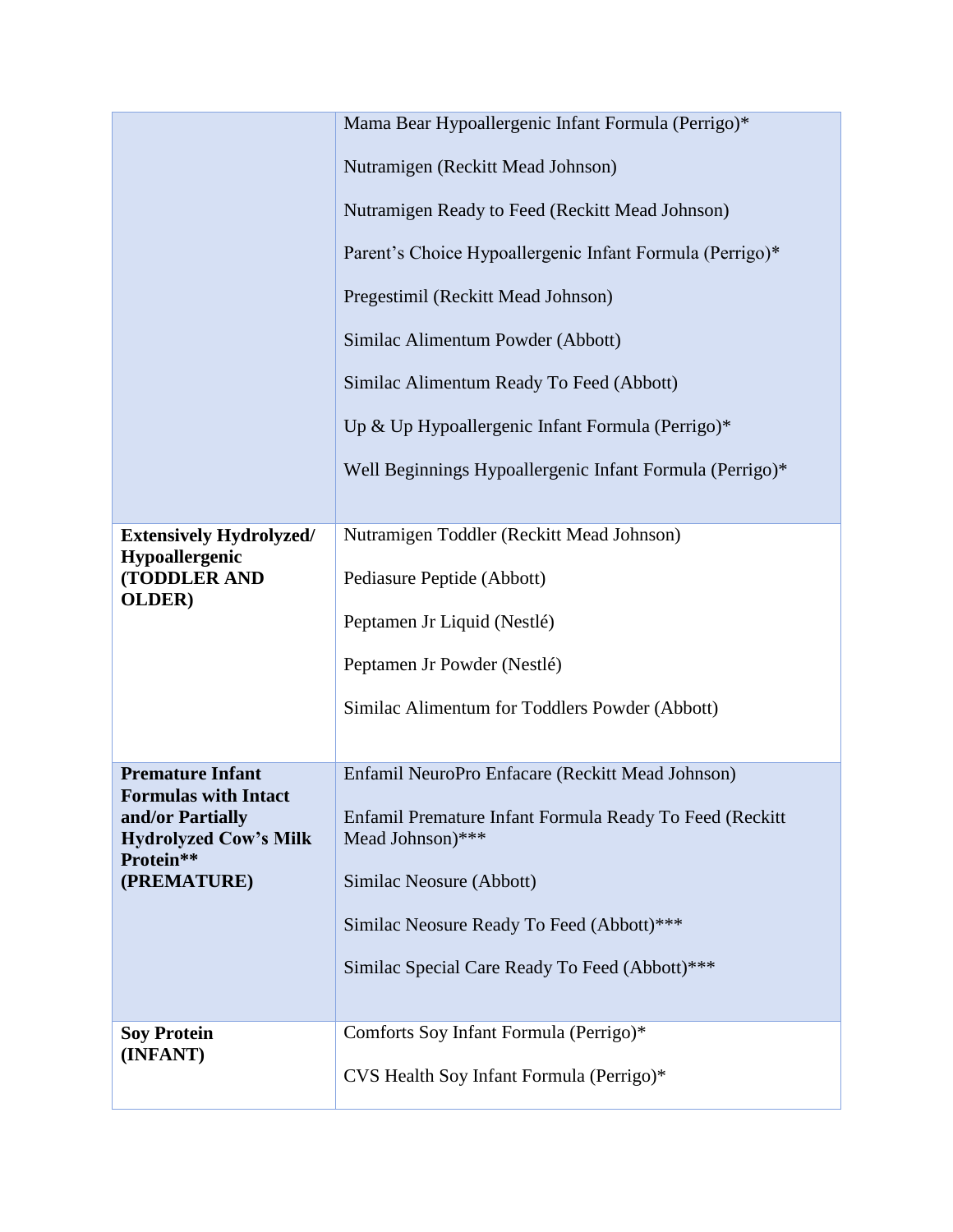|                                                                | Earth's Best Organic Soy (Earth's Best)                                                           |
|----------------------------------------------------------------|---------------------------------------------------------------------------------------------------|
|                                                                | Enfamil Prosobee Simply Plant Based (Reckitt Mead Johnson)                                        |
|                                                                | Good Start Soy (Gerber)                                                                           |
|                                                                | H-E-B Baby Soy Infant Formula (Perrigo)*                                                          |
|                                                                | Little Journey's Soy Infant Formula (Perrigo)*                                                    |
|                                                                | Parent's Choice Soy Infant Formula (Perrigo)*                                                     |
|                                                                | Similac Soy (Abbott)                                                                              |
|                                                                | Similac Soy Isomil Ready To Feed (Abbott)                                                         |
|                                                                | Up & Up Soy Infant Formula (Perrigo)*                                                             |
|                                                                |                                                                                                   |
|                                                                | Babies R Us Added Rice Infant Formula (not for use in infants<br>with rice allergy) (Perrigo) $*$ |
| <b>Standard Formula with</b><br><b>Intact and/or Partially</b> | Babies R Us Advantage Infant Formula (Perrigo)*                                                   |
| <b>Hydrolyzed Cow's Milk</b><br>Protein** (INFANT)             | Babies R Us Complete Comfort Infant Formula (Perrigo)*                                            |
|                                                                | Babies R Us Gentle Infant Formula (Perrigo)*                                                      |
|                                                                | Babies R Us Infant Formula (Perrigo)*                                                             |
|                                                                | Babies R Us Sensitivity Infant Formula (Perrigo)*                                                 |
|                                                                | Burt's Bees Baby Infant Milk Organic (Perrigo)                                                    |
|                                                                | Burt's Bees Baby Sensitive (Perrigo)                                                              |
|                                                                | Burt's Bees Baby Ultra Gentle (Perrigo)                                                           |
|                                                                | Bobbie Organic Infant Formula (Perrigo)                                                           |
|                                                                | ByHeart Whole Nutrition Infant Formula (ByHeart)                                                  |
|                                                                | Comforts Added Rice Infant Formula (not for use in infants with<br>rice allergy) (Perrigo)*       |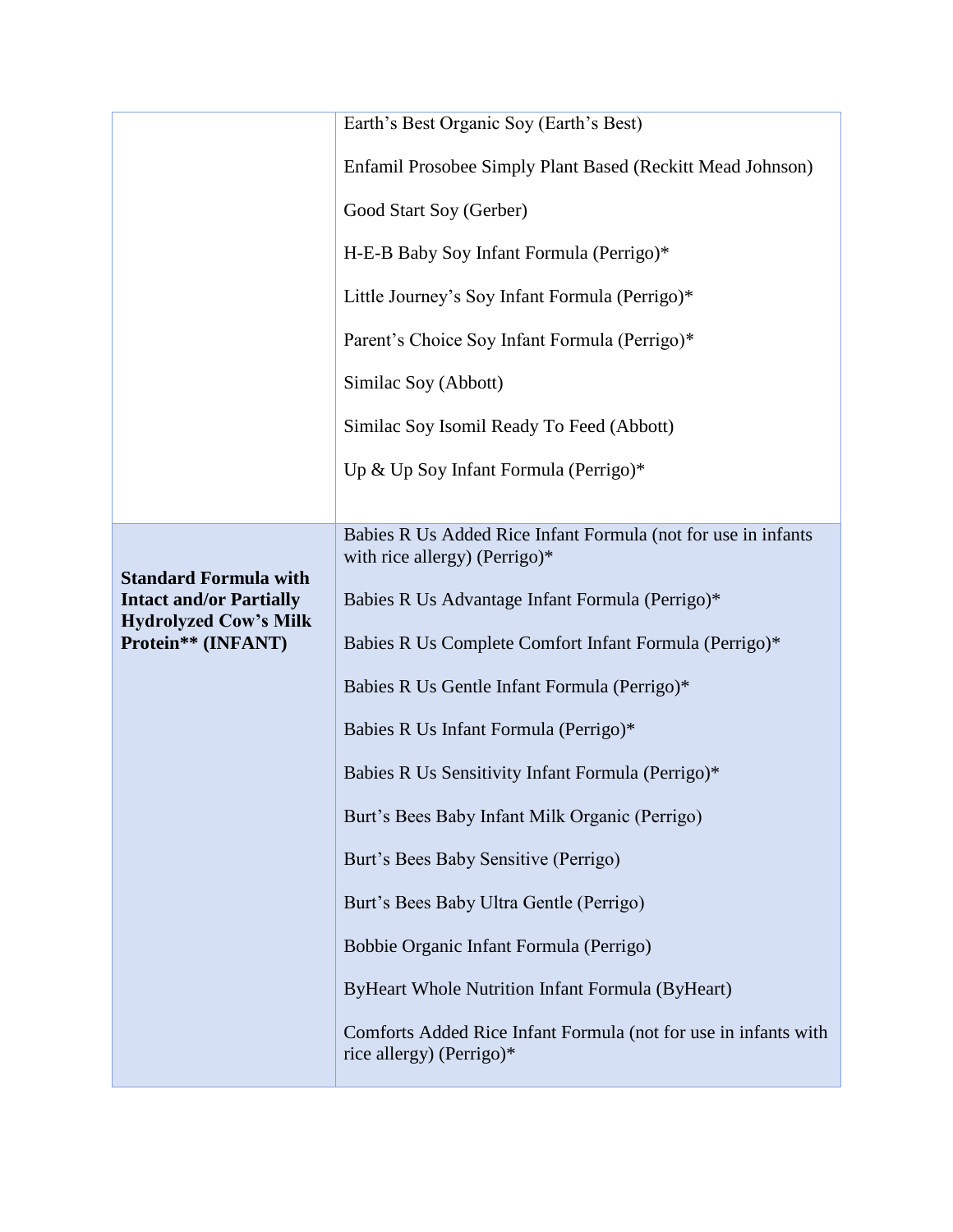| Comforts Advantage Infant Formula (Perrigo)*                                                  |
|-----------------------------------------------------------------------------------------------|
| Comforts Gentle Infant Formula (Perrigo)*                                                     |
| Comforts Infant Formula (Perrigo)*                                                            |
| Comforts Sensitivity Infant Formula (Perrigo)*                                                |
| CVS Health Added Rice Infant Formula (not for use in infants<br>with rice allergy) (Perrigo)* |
| CVS Health Advantage Infant Formula (Perrigo)*                                                |
| CVS Health Complete Comfort Infant Formula (Perrigo)*                                         |
| CVS Health Gentle Infant Formula (Perrigo)*                                                   |
| CVS Health Infant Formula (Perrigo)*                                                          |
| CVS Health Sensitivity Infant Formula (Perrigo)*                                              |
| Earth's Best Organic Infant Formula (Perrigo)                                                 |
| Earth's Best Organic Infant Formula Ready To Feed (Perrigo)                                   |
| Earth's Best Organic Sensitivity (Perrigo)                                                    |
| Earth's Best Organic Gentle Formula (Perrigo))                                                |
| Enfamil AR (not for use in infants with rice allergy) (Reckitt<br>Mead Johnson)               |
| Enfamil Enspire (Reckitt Mead Johnson)                                                        |
| Enfamil Gentlease (Reckitt Mead Johnson)                                                      |
| Enfamil Gentlease Ready To Feed (Reckitt Mead Johnson)                                        |
| Enfamil Infant (Reckitt Mead Johnson)                                                         |
| Enfamil Newborn Infant (Reckitt Mead Johnson)                                                 |
| Enfamil NeuroPro Infant (Reckitt Mead Johnson)                                                |
| Enfamil NeuroPro Ready To Feed (Reckitt Mead Johnso)                                          |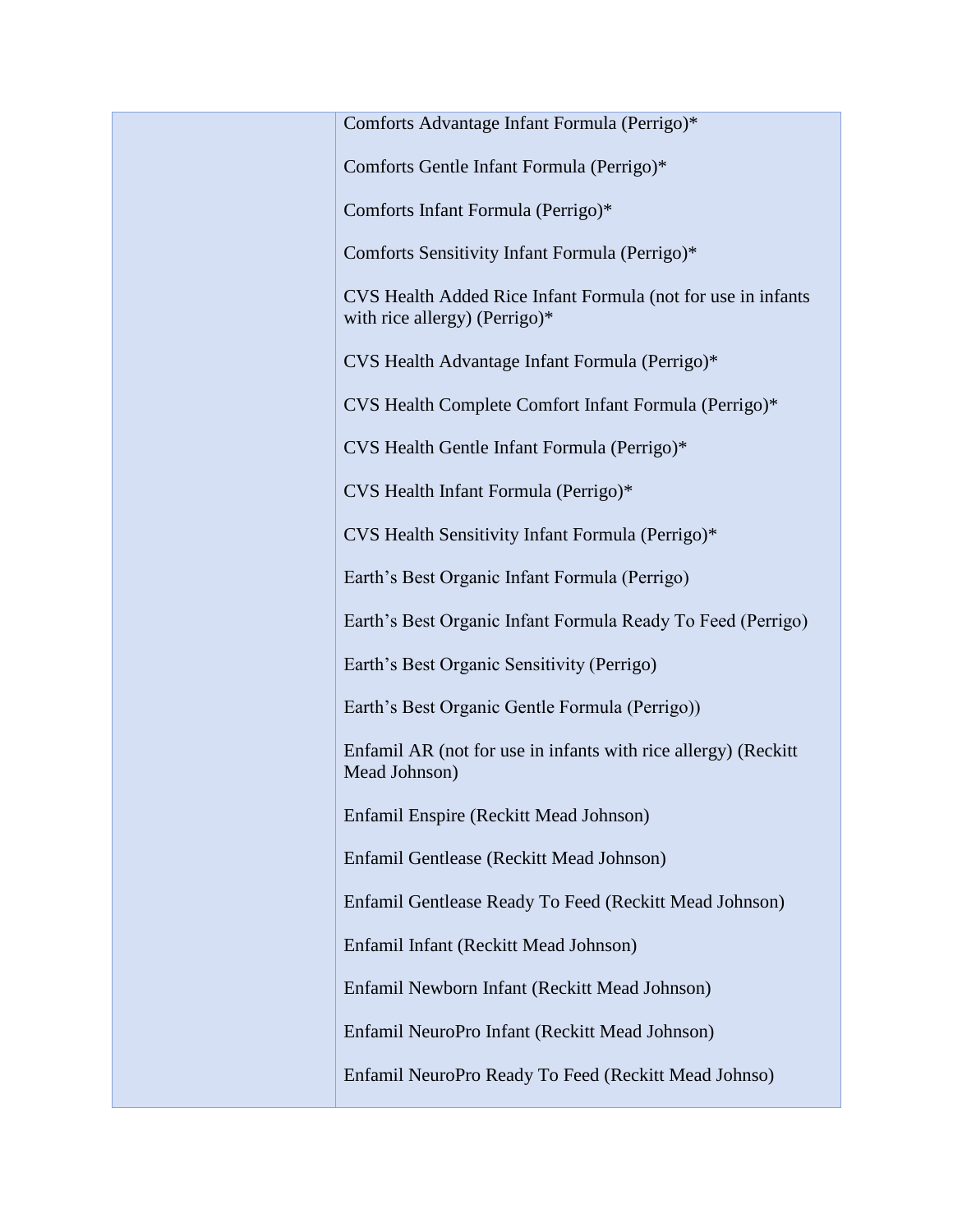Enfamil NeuroPro Gentlease (Reckitt Mead Johnson) Enfamil Neuro Pro Sensitive (Reckitt Mead Johnson) Enfamil Reguline (Reckitt Mead Johnson) Good Start Gentle (Gerber) Good Start Gentle Pro (Gerber) Good Start Nourish (Gerber) Good Start Nourish Ready To Feed (Gerber) Good Start Soothe Pro (Gerber) H-E-B Baby Complete Comfort Infant Formula (Perrigo)\* Kirkland Signature Pro Care Infant Formula (Perrigo)\* Little Journey's Advantage Infant Formula (Perrigo)\* Little Journey's Gentle Infant Formula (Perrigo)\* Little Journey's Infant Formula (Perrigo)\* Little Journey's Sensitivity Infant Formula (Perrigo)\* Mama Bear Advantage Infant Formula (Perrigo)\* Mama Bear Complete Comfort Infant Formula (Perrigo)\* Mama Bear Gentle Infant Formula (Perrigo)\* Mama Bear Infant Formula (Perrigo)\* Mama Bear Sensitivity Infant Formula (Perrigo)\* Meijer Added Rice Infant Formula (not for use in infants with rice allergy) (Perrigo)\* Meijer Advantage Infant Formula (Perrigo)\* Meijer Complete Comfort Infant Formula (Perrigo)\*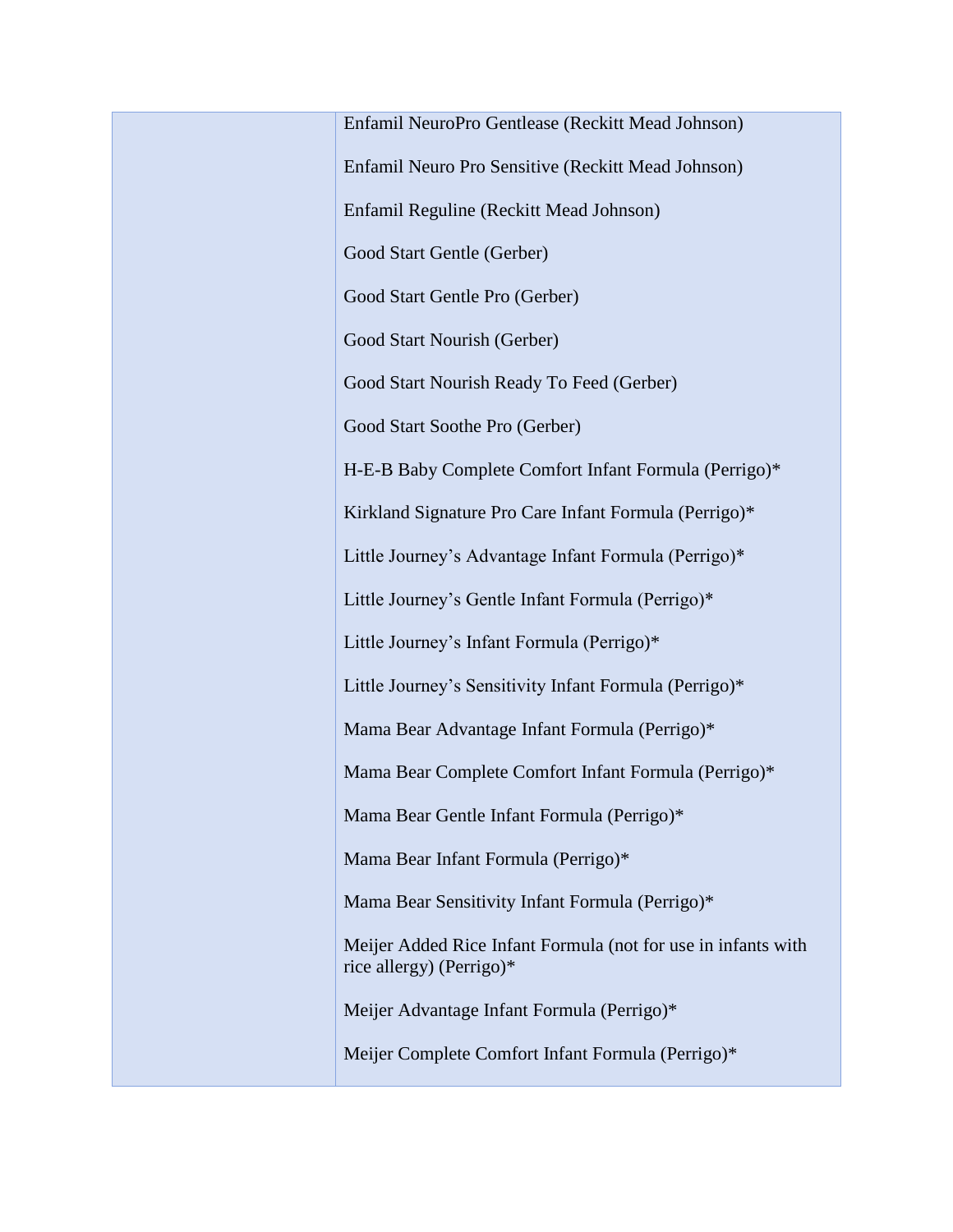Meijer Gentle Infant Formula (Perrigo)\*

Meijer Infant Formula (Perrigo)\*

Meijer Sensitivity Infant Formula (Perrigo)\*

Member's Mark Advantage Infant Formula (Perrigo)\*

Member's Mark Gentle Infant Formula (Perrigo)\*

Member's Mark Infant Formula (Perrigo)\*

Member's Mark Sensitivity Infant Formula (Perrigo)\*

Nan Pro (Nestlé)

Nan Supreme Pro (Nestlé)

Parent's Choice Advantage Infant Formula (Perrigo)\*

Parent's Choice Complete Comfort Infant Formula (Perrigo)\*

Parent's Choice Gentle Infant Formula (Perrigo)\*

Parent's Choice Infant Formula (Perrigo)\*

Parent's Choice Sensitivity Infant Formula (Perrigo)\*

Rite Aid Tugaboos Added Rice Infant Formula (not for use in infants with rice allergy) (Perrigo)\*

Rite Aid Tugaboos Advantage Infant Formula (Perrigo)\*

Rite Aid Tugaboos Complete Comfort Infant Formula (Perrigo)\*

Rite Aid Tugaboos Gentle Infant Formula (Perrigo)\*

Rite Aid Tugaboos Infant Formula (Perrigo)\*

Rite Aid Tugaboos Sensitivity Infant Formula (Perrigo)\*

Similac Advance (Abbott)

Similac Advance Ready To Feed (Abbott)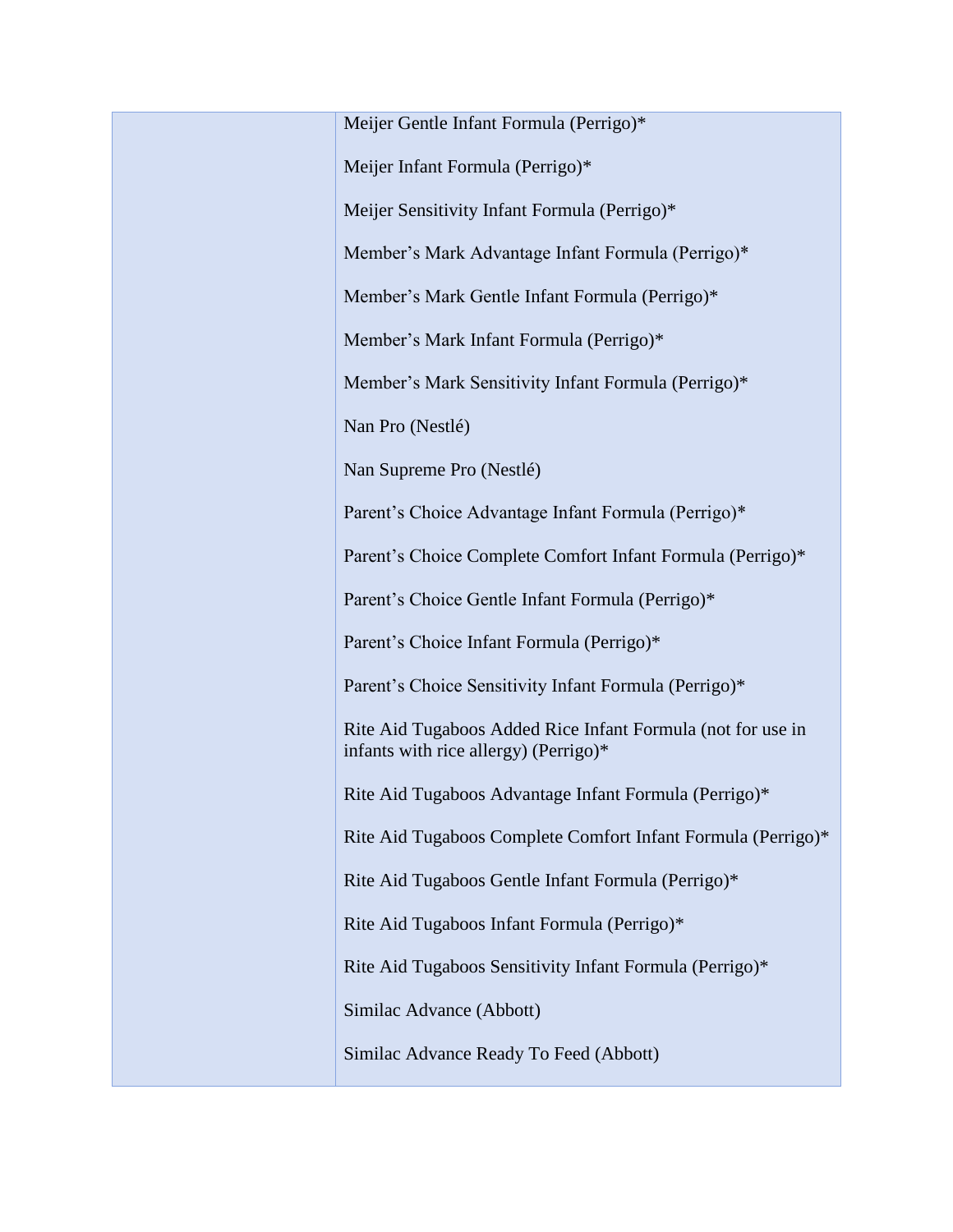Similar Pro Advance (Abbott)

Similar Pro Advance Ready To Feed (Abbott)

Similac Pro Sensitive (Abbott)

Similac Pro Sensitive Ready To Feed (Abbott)

Similac Pro Total Comfort (Abbott)

Similac Sensitive (Abbott)

Similac Total Comfort (Abbott)

Similac 360 Total Care Advance (Abbott)

Similac 360 Total Care Advance Ready to Feed (Abbott)

Similar 360 Total Care Sensitive (Abbott)

Similar 360 Total Care Sensitive Ready To Feed (Abbott)

Simply Right Baby Care Added Rice Infant Formula (not for use in infants with rice allergy) (Perrigo)\*

Simply Right Baby Care Advantage Infant Formula (Perrigo)\*

Simply Right Baby Care Complete Comfort Infant Formula (Perrigo)\*

Simply Right Baby Care Gentle Infant Formula (Perrigo)\*

Simply Right Baby Care Infant Formula (Perrigo)\*

Simply Right Baby Care Sensitivity Infant Formula (Perrigo)\*

Similac Spit Up (not for use in infants with rice allergy) (Abbott)

Tippy Toes Advantage Infant Formula (Perrigo)\*

Tippy Toes Gentle Infant Formula (Perrigo)\*

Tippy Toes Infant Formula (Perrigo)\*

Tippy Toes Sensitivity Infant Formula (Perrigo)\*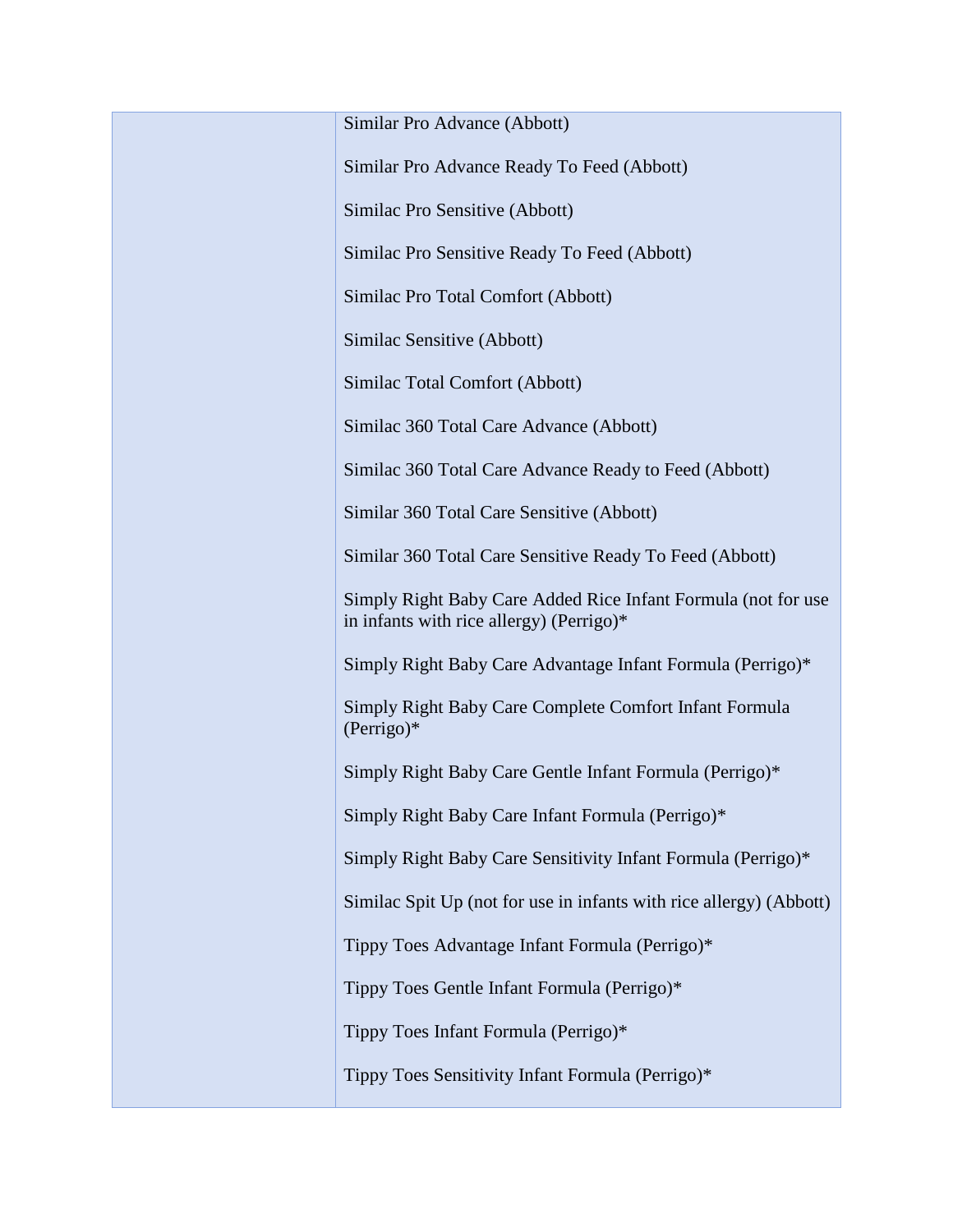|                                                                | Up & Up Added Rice Infant Formula (not for use in infants with<br>rice allergy) (Perrigo)*<br>Up & Up Advantage Infant Formula (Perrigo)*<br>Up & Up Complete Comfort Infant Formula (Perrigo)*<br>Up & Up Gentle Infant Formula (Perrigo)*<br>Up & Up Infant Formula (Perrigo)*<br>Up & Up Sensitivity Infant Formula (Perrigo)*<br>Well Beginnings Added Rice Infant Formula (not for use in<br>infants with rice allergy) (Perrigo)*<br>Well Beginnings Advantage Infant Formula (Perrigo)*<br>Well Beginnings Complete Comfort Infant Formula (Perrigo)*<br>Well Beginnings Gentle Infant Formula (Perrigo)*<br>Well Beginnings Infant Formula (Perrigo)*<br>Well Beginnings Sensitivity Infant Formula (Perrigo)* |
|----------------------------------------------------------------|------------------------------------------------------------------------------------------------------------------------------------------------------------------------------------------------------------------------------------------------------------------------------------------------------------------------------------------------------------------------------------------------------------------------------------------------------------------------------------------------------------------------------------------------------------------------------------------------------------------------------------------------------------------------------------------------------------------------|
| <b>Standard Formula with</b><br><b>Intact and/or Partially</b> | Comforts Toddler Beginnings (Perrigo)*<br>CVS Health Toddler Beginnings (Perrigo)*                                                                                                                                                                                                                                                                                                                                                                                                                                                                                                                                                                                                                                     |
| <b>Hydrolyzed Cow's Milk</b><br>Protein**                      |                                                                                                                                                                                                                                                                                                                                                                                                                                                                                                                                                                                                                                                                                                                        |
| (TODDLER AND<br>OLDER)                                         | Earth's Best Organic Toddler (Perrigo)                                                                                                                                                                                                                                                                                                                                                                                                                                                                                                                                                                                                                                                                                 |
|                                                                | Earth's Best Organic Toddler Ready To Feed (Perrigo)                                                                                                                                                                                                                                                                                                                                                                                                                                                                                                                                                                                                                                                                   |
|                                                                | Enfamil Enfagrow Enspire Toddler (Reckitt Mead Johnson)                                                                                                                                                                                                                                                                                                                                                                                                                                                                                                                                                                                                                                                                |
|                                                                | Enfamil Enfagrow NeuroPro Baby and Toddler (Reckitt Mead<br>Johnson)                                                                                                                                                                                                                                                                                                                                                                                                                                                                                                                                                                                                                                                   |
|                                                                | Enfamil Enfagrow NeuroPro Toddler Ready To Feed (Reckitt<br>Mead Johnson)                                                                                                                                                                                                                                                                                                                                                                                                                                                                                                                                                                                                                                              |
|                                                                | Enfamil Enfagrow Premium Toddler (Reckitt Mead Johnson)                                                                                                                                                                                                                                                                                                                                                                                                                                                                                                                                                                                                                                                                |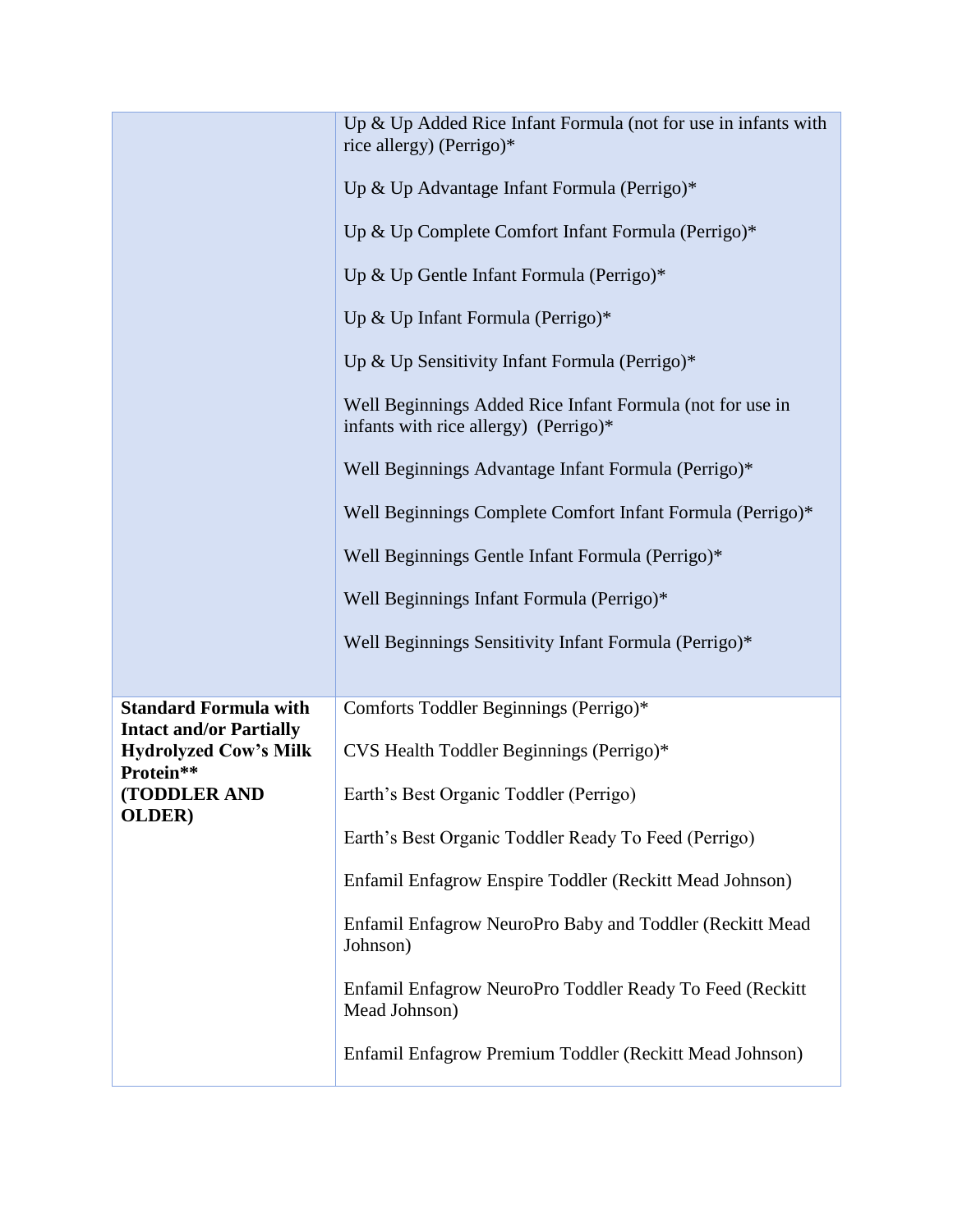| Enfamil Enfagrow Premium Gentlease Toddler (Reckitt Mead<br>Johnson)                    |
|-----------------------------------------------------------------------------------------|
| Enfamil Enfagrow Premium Toddler Transitions (Reckitt Mead<br>Johnson)                  |
| <b>Enfamil Enfagrow Premium Toddler Transitions Gentlease</b><br>(Reckitt Mead Johnson) |
| Enfamil Enfagrow Toddler (Reckitt Mead Johnson)                                         |
| Enfamil Enfagrow Toddler Next Step (Reckitt Mead Johnson)                               |
| Gerber Good Start Gentle Pro Toddler (Gerber)                                           |
| Gerber Good Start Gentle Supreme Toddler (Gerber)                                       |
| Gerber Good Start Grow Toddler (Gerber)                                                 |
| Little Journey's Toddler Next Stage Formula (Perrigo)*                                  |
| Meijer Toddler Beginnings (Perrigo)*                                                    |
| $NIDO$ 1+ (Nestlé)                                                                      |
| NIDO 1+ Lacto Ease (Nestlé)                                                             |
| Parent's Choice Toddler Beginnings (Perrigo)*                                           |
| Parent's Choice Toddler Next Stage (Perrigo)*                                           |
| Pediasure Grow and Go Liquid (Abbott)***                                                |
| Pediasure Grow and Go Powder (Abbott)                                                   |
| Similac Gain Plus (Abbott)                                                              |
| Similac Go & Grow Toddler (Abbott)                                                      |
| Similac Go & Grow Sensitive Toddler (Abbott)                                            |
| Tippy Toes Toddler Beginnings (Perrigo)*                                                |
| Up & Up Toddler Next Stage (Perrigo)*                                                   |
|                                                                                         |